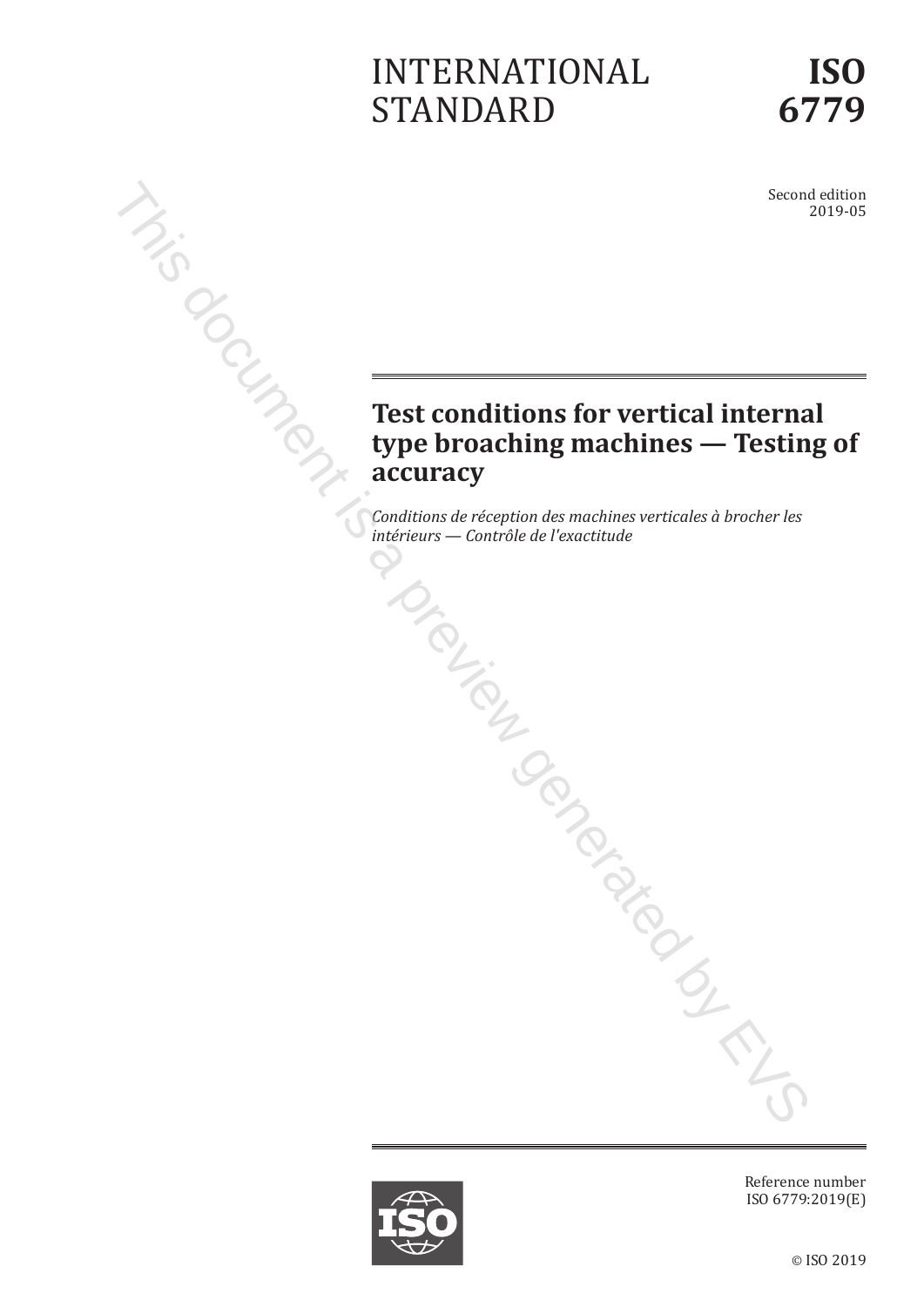

#### **COPYRIGHT PROTECTED DOCUMENT**

#### © ISO 2019

All rights reserved. Unless otherwise specified, or required in the context of its implementation, no part of this publication may be reproduced or utilized otherwise in any form or by any means, electronic or mechanical, including photocopying, or posting on the internet or an intranet, without prior written permission. Permission can be requested from either ISO at the address below or ISO's member body in the country of the requester. This document is a preview generated by EVS

ISO copyright office CP 401 • Ch. de Blandonnet 8 CH-1214 Vernier, Geneva Phone: +41 22 749 01 11 Fax: +41 22 749 09 47 Email: copyright@iso.org Website: www.iso.org

Published in Switzerland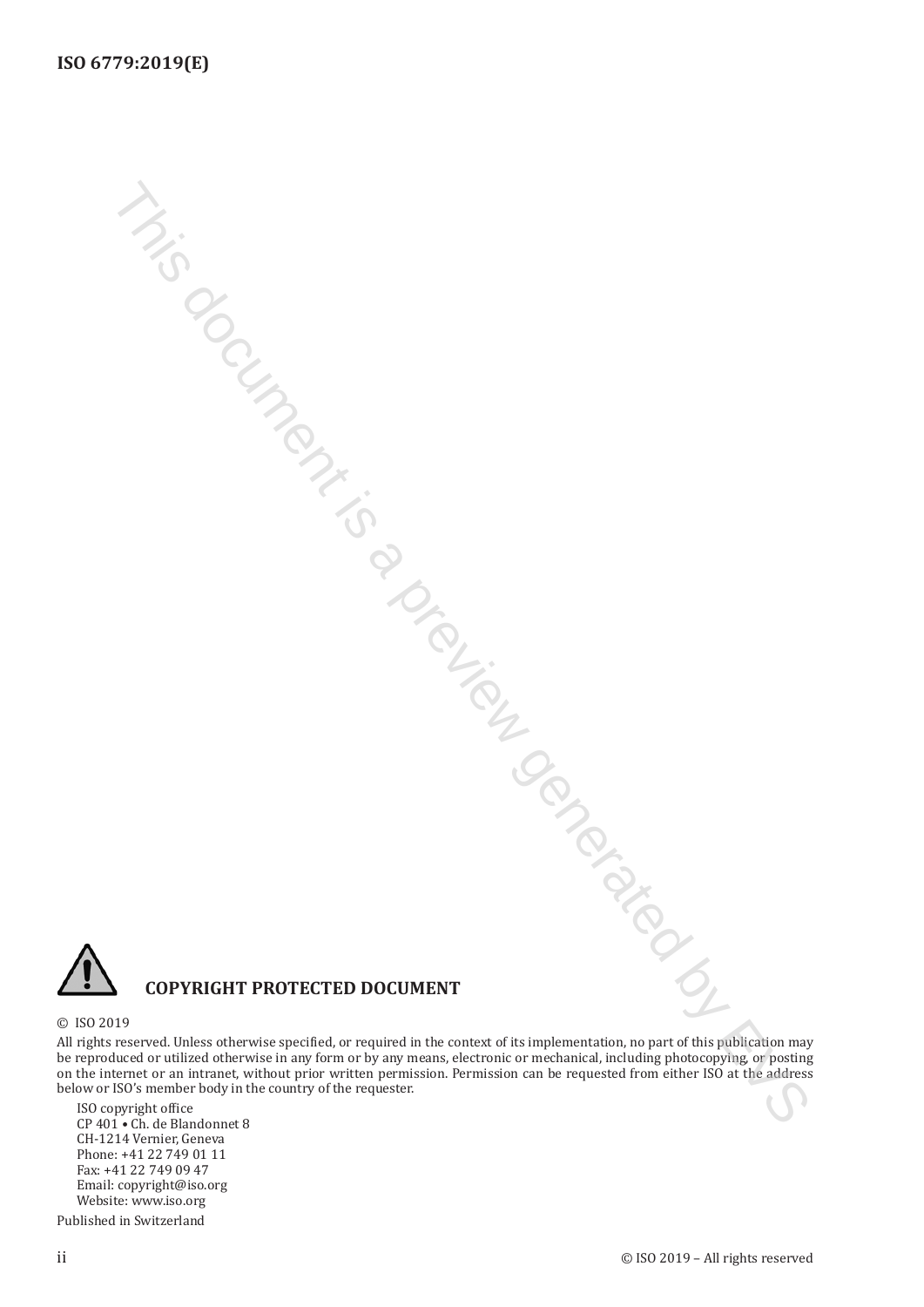Page

# **Contents**

| 1              |                                                                                                                       |  |
|----------------|-----------------------------------------------------------------------------------------------------------------------|--|
| $\overline{2}$ |                                                                                                                       |  |
| 3              | Terms and definitions <b>Executive Construction</b> 1                                                                 |  |
| 4              | Terminology and designation of axes <b>Executive Strategie and American</b> 2                                         |  |
| 5              | 5.1<br>5.2<br>5.3<br>5.4<br>Tolerances and minimum tolerance <b>Exercised Service Contract A</b><br>5.5<br>5.6<br>5.7 |  |
| 6              | Geometric tests <b>contract tests</b> 6                                                                               |  |
| 7              |                                                                                                                       |  |
|                | Bibliography 20                                                                                                       |  |
|                | <b>Server</b>                                                                                                         |  |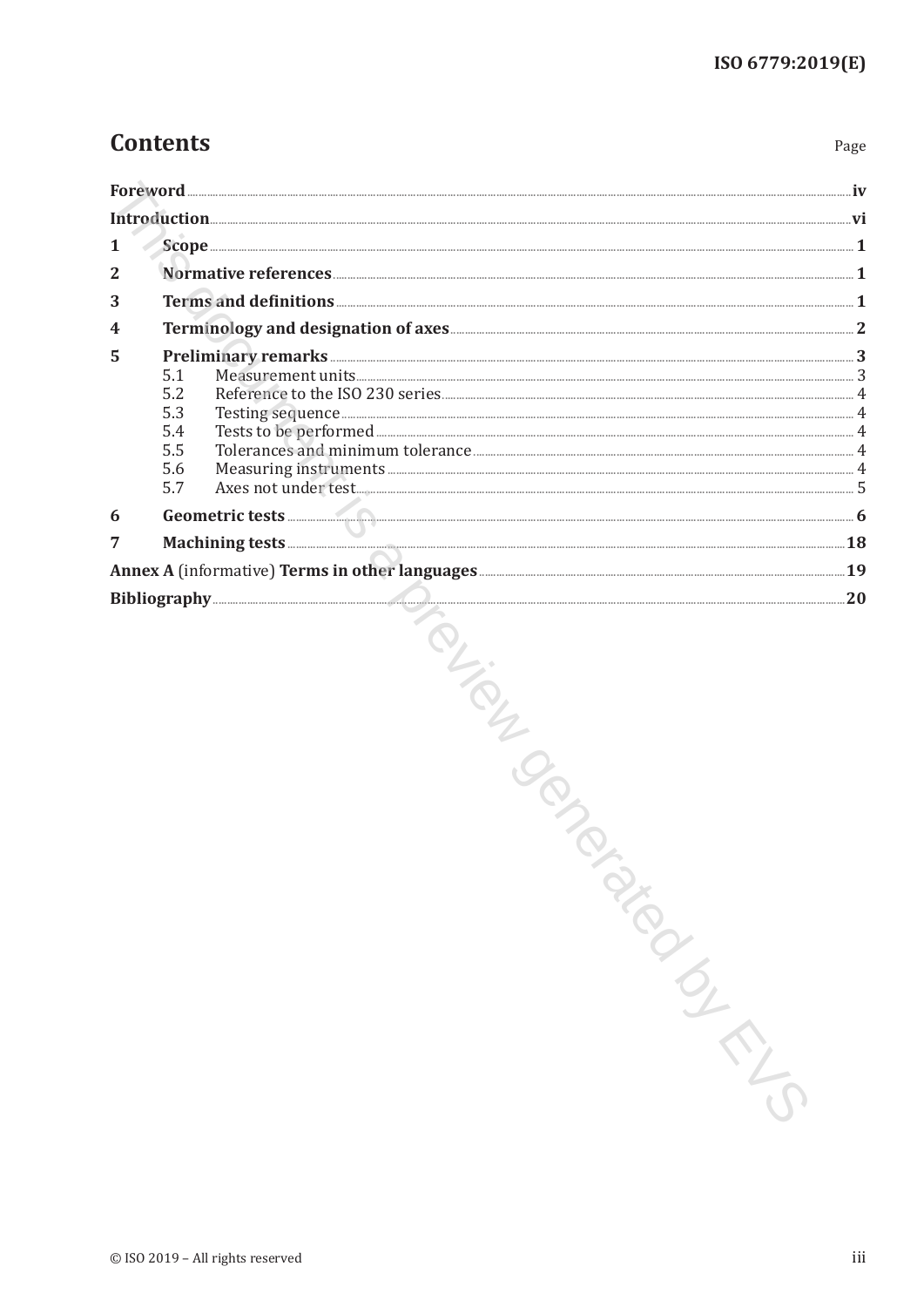# <span id="page-3-0"></span>**Foreword**

ISO (the International Organization for Standardization) is a worldwide federation of national standards bodies (ISO member bodies). The work of preparing International Standards is normally carried out through ISO technical committees. Each member body interested in a subject for which a technical committee has been established has the right to be represented on that committee. International organizations, governmental and non-governmental, in liaison with ISO, also take part in the work. ISO collaborates closely with the International Electrotechnical Commission (IEC) on all matters of electrotechnical standardization. International Of granistation for Standardization) is a [w](https://www.iso.org/members.html)orldwide detection of rational strandardization (SIS) tensible detection of rational strandardization of rational strandardization (ISO technical committees. Each m

The procedures used to develop this document and those intended for its further maintenance are described in the ISO/IEC Directives, Part 1. In particular, the different approval criteria needed for the different types of ISO documents should be noted. This document was drafted in accordance with the editorial rules of the ISO/IEC Directives, Part 2 (see www.iso.org/directives).

Attention is drawn to the possibility that some of the elements of this document may be the subject of patent rights. ISO shall not be held responsible for identifying any or all such patent rights. Details of any patent rights identified during the development of the document will be in the Introduction and/or on the ISO list of patent declarations received (see www.iso.org/patents).

Any trade name used in this document is information given for the convenience of users and does not constitute an endorsement.

For an explanation of the voluntary nature of standards, the meaning of ISO specific terms and expressions related to conformity assessment, as well as information about ISO's adherence to the World Trade Organization (WTO) principles in the Technical Barriers to Trade (TBT) see www.iso.org/iso/foreword.html.

This document was prepared by Technical Committee ISO/TC 39, *Machine Tools*, Subcommittee SC 2, *Test conditions for metal cutting machine tools*.

Any feedback or questions on this document should be directed to the user's national standards body. A complete listing of these bodies can be found at www.iso.org/members.html.

This second edition cancels and replaces the first edition (ISO 6779:1981), which has been technically revised.

The main changes compared to the previous edition are as follows:

- the title has been changed;
- the document's format has been aligned with new published ISO/TC 39/SC 2 documents;
- "table-up" machines have been added as a new configuration for vertical internal type broaching machines;
- some terms have been changed and equivalent non-formal terms in more languages have been added to Annex A;
- all diagrams in this document have been regenerated;
- old references to ISO/R 230:1961 have been corrected to ISO 230-1:2012 and observations have been updated accordingly;
- levelling test, G01, has been deleted and relevant explanations have been added to Clause 5;
- as the term "coincidence" no longer exists in ISO 230-1:2012, the term "radial offset of coaxiality deviation" has been used for test item G4;
- Clause 7 has been created to provide considerations to machining tests to be agreed between manufacturer/supplier and user;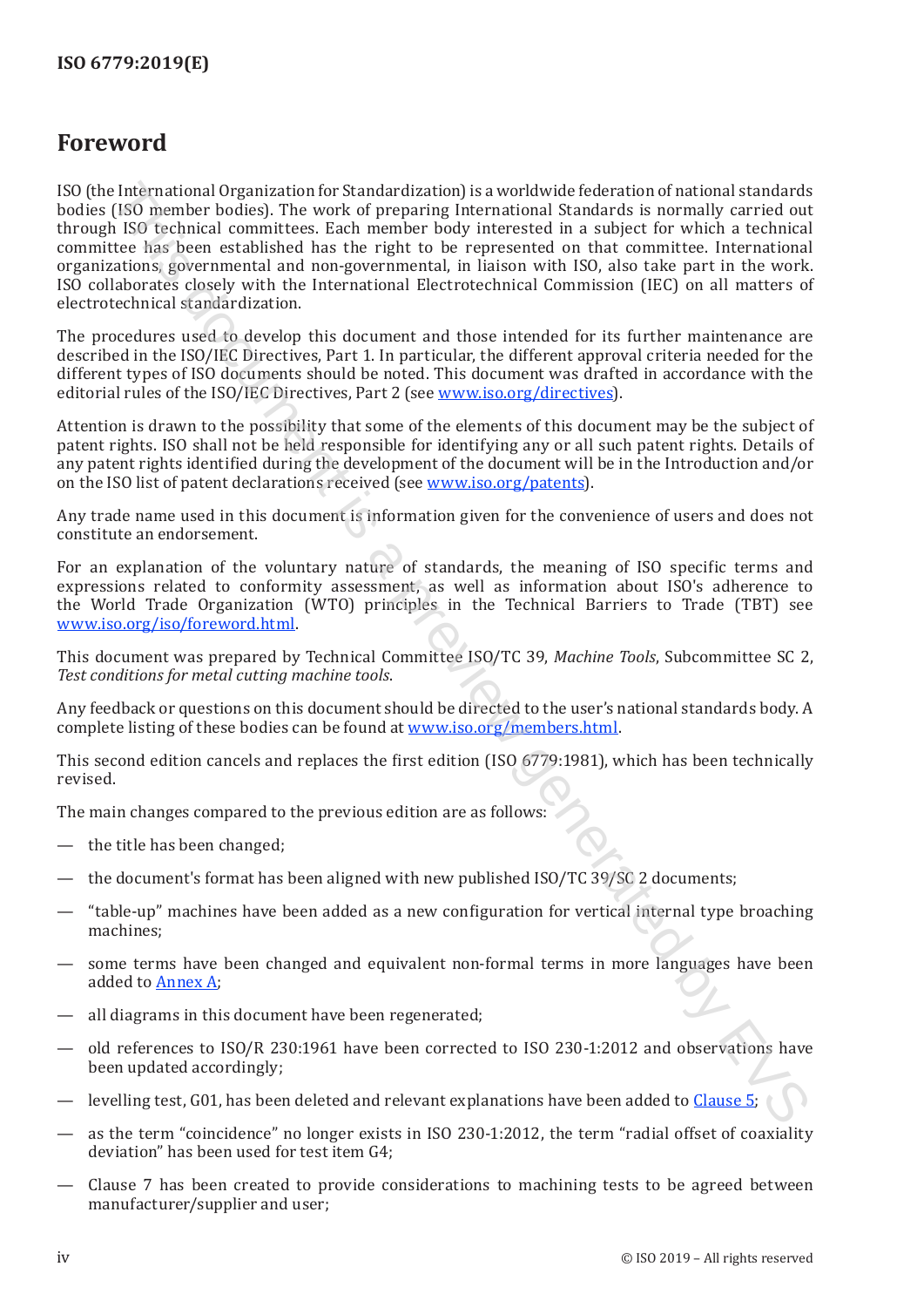— imperial units of measurements have been deleted and only metric units are now used.

In addition to terms given in the official ISO languages (English and French), this document gives the equivalent terms in Italian and Persian. These are published under the responsibility of the member bodies for Iran (ISIRI) and Italy (UNI) and are given for information only. Only the terms given in the official languages can be considered as ISO terms. equivalent turns in lightar and Pressim. These are published under the responsibility of the information of the form (SIRI) and Italy (UNI) and are given for information only. Only the terms given of missiling a can be con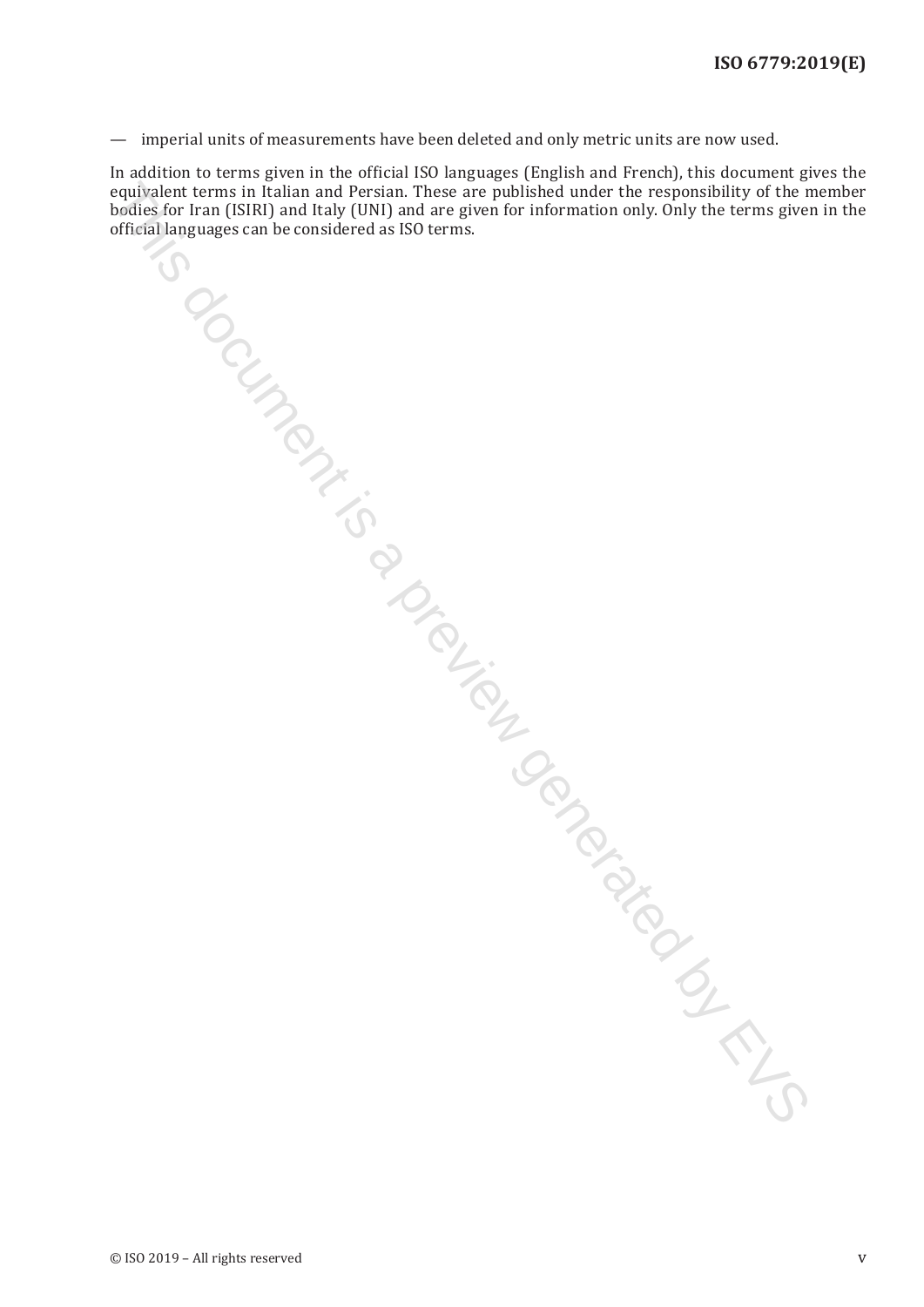## <span id="page-5-0"></span>**Introduction**

The object of this document is to supply information as wide and comprehensive as possible on tests on vertical internal type broaching machines which can be carried out for comparison, acceptance, on vertical internal type broaching machines which can be carried out for comparison, acceptance, maintenance or any other purposes. er et this document is to supply information as wide and comprehensive as possible on tests contained by the carrier of the carrier of the comparison, acceptance, and containing and the carrier of the carrier of the compar

This document also establishes the tolerances for the test results corresponding to general purpose and normal accuracy vertical internal type broaching machines.